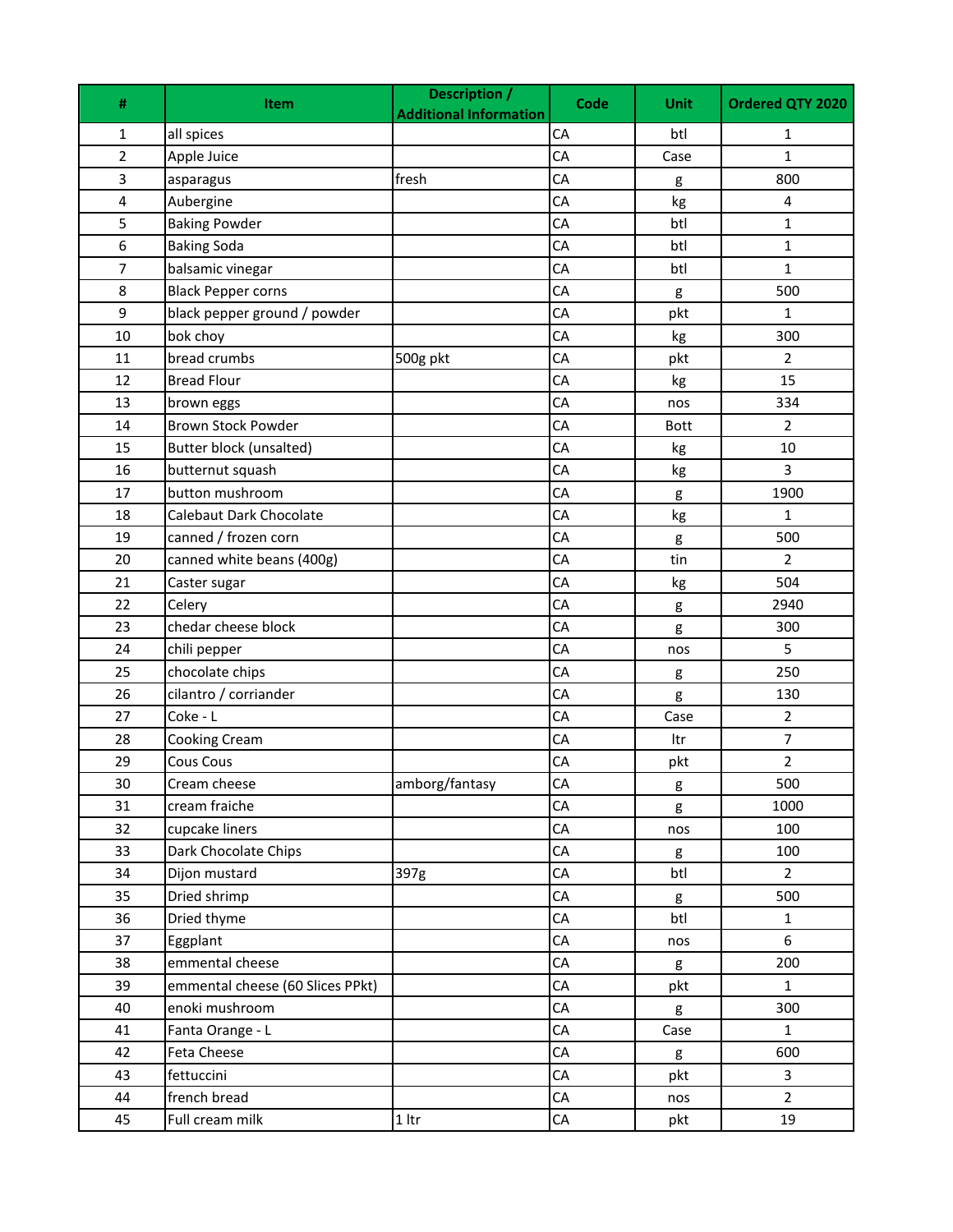| 46 | Galangal                        |                    | CA         | g           | 200            |
|----|---------------------------------|--------------------|------------|-------------|----------------|
| 47 | Gelatine                        |                    | CA         | pkt         | $\overline{2}$ |
| 48 | greek style yoghurt (500ml)     |                    | CA         | tub         | $\mathbf 1$    |
| 49 | Ground Cinnamon / powder        |                    | CA         | bott        | $\mathbf{1}$   |
| 50 | Ground Correindar               |                    | CA         | bott        | $\mathbf{1}$   |
| 51 | <b>Ground Cumin</b>             |                    | CA         | bott        | $\mathbf{1}$   |
| 52 | gruyere cheese block            |                    | CA         | g           | 300            |
| 53 | Jasemin Rice                    |                    | CA         | kg          | $\overline{2}$ |
| 54 | jumbo prawns                    |                    | CA         | Kg          | $\mathbf{1}$   |
| 55 | Jumbo shrimps                   |                    | CA         | g           | 1000           |
| 56 | kalamata black olives pitted    |                    | CA         | g           | 1000           |
| 57 | Light brown sugar               |                    | CA         | pkt         | $\mathbf{1}$   |
| 58 | Lime                            |                    | CA         | kg          | 5.5            |
| 59 | Mangoe Juice                    |                    | CA         | Pkt         | 12             |
| 60 | Maple syrup                     |                    | CA         | btl         | $\mathbf 1$    |
| 61 | micro herbs mix                 |                    | CA         | pkt         | 1              |
| 62 | Milk (Full Cream)               |                    | CA         | Itr         | 6              |
| 63 | milk full cream (lacnor)        |                    | ${\sf CA}$ | Itr         | $\overline{2}$ |
| 64 | Mojito Syrup                    | Mixybar   Fabbri   | CA         | ML          | 2000           |
| 65 | Mushroom, white                 |                    | CA         | g           | 500            |
| 66 | Olives green pitted             |                    | CA         | <b>Bott</b> | 5              |
| 67 | Oyster sauce                    |                    | CA         | btl         | $\overline{2}$ |
| 68 | Palm Sugar                      |                    | CA         | g           | 200            |
| 69 | parmesan cheese block           |                    | CA         | g           | 1800           |
| 70 | Parsely                         |                    | CA         | g           | 500            |
| 71 | pecans                          |                    | ${\sf CA}$ | g           | 100            |
| 72 | Pineapple Juice                 | Happy Day          | CA         | Case        | $\mathbf{1}$   |
| 73 | pistachio (without shells)      |                    | CA         | g           | 1000           |
| 74 | potato, white                   |                    | CA         | kg          | 5              |
| 75 | prawns (with shell, big/medium) | 16. no king prawns | CA         | kg          | $1 - 17$       |
| 76 | prawns (without shell, cleaned) |                    | CA         | kg          | 1              |
| 77 | <b>Puff Pastry</b>              |                    | CA         | g           | 1000           |
| 78 | raspberry sorbet                |                    | CA         | kg          | $\overline{2}$ |
| 79 | red chili flakes                |                    | ${\sf CA}$ | pkt         | $\mathbf 1$    |
| 80 | red onion                       | fantasy            | ${\sf CA}$ | kg          | $\mathbf{1}$   |
| 81 | Red Pepper Flake                |                    | CA         | bott        | $\overline{2}$ |
| 82 | roma tomatoes                   |                    | ${\sf CA}$ | kg          | 500            |
| 83 | romaine lettuce                 |                    | ${\sf CA}$ | kg          | 3              |
| 84 | rosemary                        | fresh              | ${\sf CA}$ | g           | 135            |
| 85 | Sesame Seeds black              |                    | ${\sf CA}$ | g           | 100            |
| 86 | Sesame Seeds White              |                    | CA         | g           | 600            |
| 87 | Shallots - European             |                    | CA         | g           | 300            |
| 88 | smoked salmon                   |                    | ${\sf CA}$ | kg          | $\mathbf{1}$   |
| 89 | smoked salmon                   |                    | CA         | pkt         | $\overline{2}$ |
| 90 | snow peas                       |                    | ${\sf CA}$ | g           | 500            |
| 91 | Soda Water                      |                    | CA         | case        | $\overline{2}$ |
| 92 | spaghetti                       |                    | ${\sf CA}$ | g           | 1              |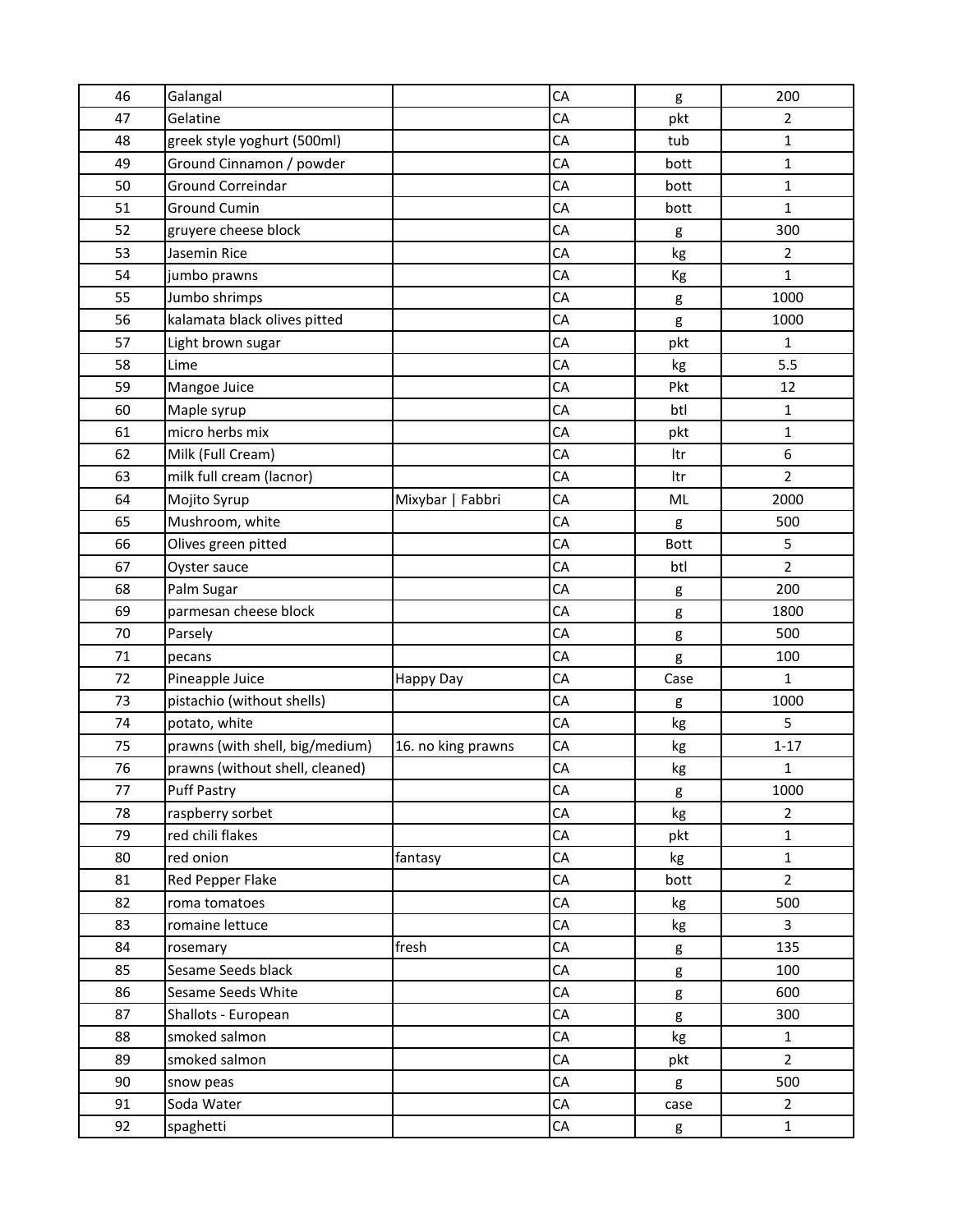| 93  | Sponge with Scrub              |                    | CA | Nos        | 35             |
|-----|--------------------------------|--------------------|----|------------|----------------|
| 94  | spring onion                   |                    | CA | g          | 200            |
| 95  | Sprite - L                     |                    | CA | Case       | $\mathbf{1}$   |
| 96  | Squid                          |                    | CA | g          | 2000           |
| 97  | Sugar Syrup                    | 1881               | CA | <b>Btl</b> | $\overline{2}$ |
| 98  | sun dried tomatoes             |                    | CA | g          | 900            |
| 99  | sunflower oil                  |                    | CA | Itr        | $\mathbf{1}$   |
| 100 | tarragon leaves                |                    | CA | g          | 70             |
| 101 | Thai Basil                     |                    | CA | g          | 40             |
| 102 | Thai Chili                     |                    | CA | g          | 100            |
| 103 | Thai red chili                 |                    | CA | pckt       | $\mathbf{1}$   |
| 104 | Thai sweet mango               |                    | CA | kg         | 3              |
| 105 | <b>Tobasco Sauce</b>           |                    | CA | bott       | $\mathbf{1}$   |
| 106 | tomato puree                   |                    | CA | g          | 500            |
| 107 | Turnips                        |                    | CA | g          | 200            |
| 108 | <b>Udon Noodle</b>             |                    | CA | pkt        | $\overline{2}$ |
| 109 | vanilla beans                  |                    | CA | btl        | $\pmb{4}$      |
| 110 | vanilla essence                |                    | CA | btl        | $\overline{7}$ |
| 111 | vanilla ice cream              |                    | CA | Itr        | $\mathbf{1}$   |
| 112 | Vegetable Stock Powder         |                    | CA | btl        | 1              |
| 113 | whipping cream (elle and vire) |                    | CA | Itr        | 8              |
| 114 | whipping cream (lactofil)      |                    | CA | Itr        | 8              |
| 115 | White Bread                    |                    | CA | loaf       | $\mathbf{1}$   |
| 116 | White bread crumbs             |                    | CA | pkt        | $\mathbf{1}$   |
| 117 | white kidney beans             | tin                | CA | g          | 500            |
| 118 | white miso paste               |                    | CA | pckt       | 1              |
| 119 | white onion                    |                    | CA | kg         | 3              |
| 120 | wine tomato                    |                    | CA | kg         | 3              |
| 121 | wooden skewers (80 pc)         |                    | CA | pkt        | $\mathbf 1$    |
| 122 | Worcestershire sauce           |                    | CA | bott       | 1              |
| 123 | Yeast                          |                    | CA | pkt        | 3              |
| 124 | Yoghurt                        |                    | CA | g          | 800            |
| 125 | peppercorn                     |                    | CA | g          | 100            |
| 126 | Salmon                         |                    | CA | kg         | 1.5            |
| 127 | <b>Ground Cloves</b>           |                    | СA | bottle     | $\mathbf{1}$   |
| 128 | Ground Fennel                  |                    | CA | bottle     | $\mathbf 1$    |
| 129 | Pasatta                        | pasta sauce tomato | CA | litre      | $\mathbf{1}$   |
| 130 | Aiolo                          |                    | СA | bottle     | $\mathbf{1}$   |
| 131 | White Stock                    |                    | СA | g          | 400            |
| 132 | Panko bread crumbs             |                    | СA | g          | 100            |
| 133 | Pearl onion                    |                    | CA | no.        | 10             |
| 134 | Lamb Cutlets                   |                    | СA | no.        | 10             |
| 135 | Ginger garlic paste            |                    | CA | g          | 500            |
| 136 | <b>Mutton Masala</b>           |                    | CA | pkt        | $\mathbf{1}$   |
| 137 | Mutton                         |                    | СA | g          | 500            |
| 138 | Dried Taragon                  |                    | CA | bottle     | $\mathbf{1}$   |
| 139 | Cajun Spice                    |                    | CA | bottle     | $\mathbf{1}$   |